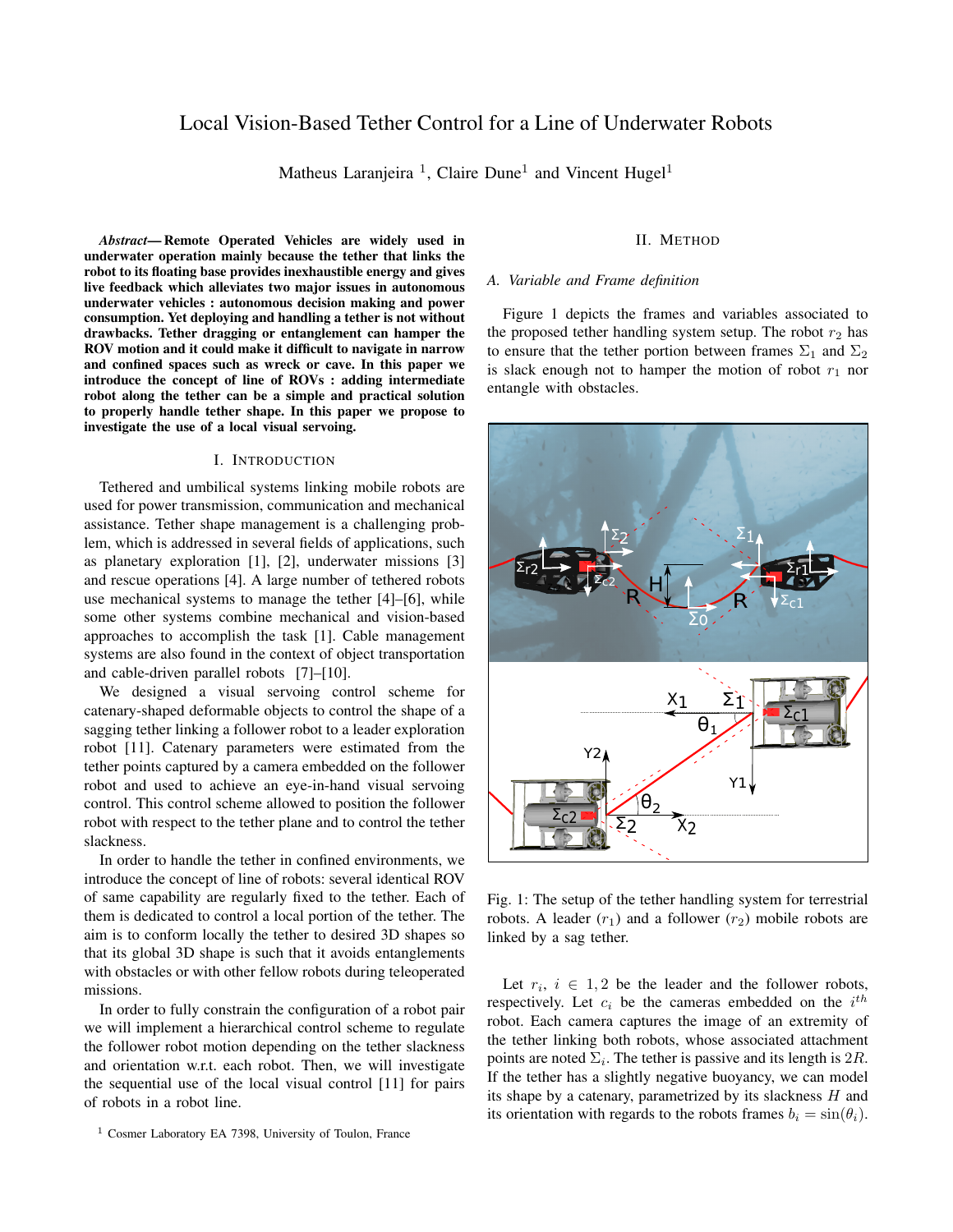$$
L_2 = \begin{bmatrix} -\frac{K_H \sqrt{1 - b^2}}{2H_{max}} & -\frac{K_H b}{2H_{max}} & 0 & 0 & 0 & \frac{K_H (Y_1 \sqrt{1 - b^2} - X_1 b)}{2H_{max}} \\ -\frac{b\sqrt{1 - b^2}}{2D} & -\frac{1 + b^2}{2D} & 0 & 0 & 0 & -\frac{Y_1 b\sqrt{1 - b^2} + X_1 (1 - b^2)}{2D} \end{bmatrix}
$$
(1)

#### *B. Local visual servoing for tether shape regulation*

The visual servoing scheme designed for parametric deformable catenary in [11] regulates the features  $s_2 = [a_2, b_2]$ related to the follower orientation  $b_2 = \sin(\theta_2)$  and the tether slackness  $a_2 = \frac{H}{H_{max}}$  using an on-board camera, assuming that the leader robot is fixed. The interaction matrix  $L_2$ is derived for a catenary shaped deformable tether, at its attachment point  $\Sigma_2$ :

$$
\dot{s}_2 = \begin{bmatrix} \dot{a}_2 \\ \dot{b}_2 \end{bmatrix} = L_2 v_2^F \tag{2}
$$

where  $v_2^F$  is the velocity vector of the tether attachment point at the follower robot and  $L_2$  is the interaction matrix that relates the follower robot motion with the shape evolution of a catenary projected in the follower view. The matrix  $L_2$  is expressed by Eq. (1), where  $(X_1, Y_1, Z_1)$  are the coordinates of  $\Sigma_1$  expressed in the frame  $\Sigma_2$ ,  $K_C = -\frac{2(R^2 + H^2)}{(R^2 - H^2)^2}$  $\frac{Z(H+H)}{(R^2-H^2)^2}$ ,  $K_H =$  $\frac{\sinh(CD)}{1+\frac{K_C}{C^2}[\cosh(CD)-1-CD\sinh(CD)]}$  and  $C = \frac{2H}{R^2-H^2}$ .

From Eq. (2) we can deduce the following proportional control law [12], [13]:

$$
v_2^F = -\lambda_2 L_2^+(s_2 - s_2^*) = -\lambda_2 L_2^+ e_2 \tag{3}
$$

where  $\lambda_2 \in \mathbb{R}^+$ .

Yet, if the leader robot moves,  $\dot{s}_2$  depends not only on the velocity of the follower robot attached point but on the relative velocity of both attached points. Actually, if the leader moves, the feature motion would be

$$
\frac{\delta s_2}{\delta t} = -L_2^2 V_1 v_1 \tag{4}
$$

where  ${}^{2}V_1$  is the twist matrix related to the transformation between the frames  $\Sigma_1$  and  $\Sigma_2$ .

Then the complete model of the time variation of the feature  $s_2$  can be written:

$$
\dot{s}_2 = -\lambda_2 e_2 = L_2 v_2^F + \frac{\delta s}{\delta t} = L_2 v_2^F - L_2^2 V_1 v_1 \tag{5}
$$

This correction can be included as a correction in the controller which becomes:

$$
v_2^F = -\lambda_2 L_2^+(e_2 + L_2^2 \widehat{V_1} \widehat{v_1})
$$
 (6)

with  $2\hat{V}_1$  and  $\hat{v}_1$  are some estimation of the leader robot velocity and the relative position of the points.

# *C. Adding another camera to catch the orientation of the leader*

In order to navigate in narrow or confined environments, the relative position of the two robots must be fully constrained. In this case, the distance between the two attachment points  $(2D)$  as well as the two relative angles between the robots orientation and the tether plane ( $\theta_1$  and  $\theta_2$ ) have to be regulated. Adding a camera on the leader robot allows to track the tether projection from the leader point of view.

Since the tether shape only depends on the relative position of the two attachments points, the variation features  $s_1$  can be deduced from the motion of the follower robot and the control law can be written easily

$$
v_2^L = \lambda_2^2 V_1 L_1^+(s_1 - s_1^*) = \lambda_2^2 V_1 L_1^+ e_1 \tag{7}
$$

#### *D. Stacking the tasks to fully constrain the two robots*

If the follower robot has enough degrees of freedom, we can even set up a two-tasks control scheme, with a higher priority for either the tether-follower or the tether-leader orientation control, depending on the situation: obstacle avoidance will need a higher priority on the leader-tether angle whereas keeping the tether in the follower view is more important most of the time.

In free places, the leader-tether angle constraint could even be relaxed to minimize the distance to be traveled by the follower. Then, we propose to use a stack of tasks [14] that can be re-ordered depending on the situation at hand, considering that the slackness handling is a first task, and the two orientations are two other separated tasks.

We could also add some other constraints to ensure that the tether is neither degenerated nor out of the view.

In order to regulate properly the three tasks b1, b2, and a, we can either add a line to the interaction matrix  $L_2$  and converge to a trade-off between all the desired features, or split the interaction matrix into two lines and implement a hierarchical control scheme to give them the suitable priority with regards to the task at hand: path following, obstacle avoidance, station keeping.

Let  $L_a = L_2(1)$  be the interaction matrix for the rope slackness and and  $L_{b2} = L_2(2)$  be the interaction matrix to control the follower robot orientation.

For example, the regulation of the slackness  $a$  be the task of higher priority and  $b_2$  the second and  $b_1$  the third, then the control scheme can be rewritten:

$$
v_2^{a21} = -\lambda_a L_a^+(a - a^*) + P_a(-\lambda_2 L_{b2}^+(b_2 - b_2^*)
$$
  
+  $P_{b2}(\lambda_1 * ^2V_1 * L_{b1}^+(b_1 - b_1^*)))$ 

where  $P = I - L^{+}L$  is a projector on the null space of the task Jacobian L.

## III. SIMULATION RESULTS

The simulation results are presented in Fig. 2. We tested two hierarchical control. In both cases, the tether sag  $H$  is the higher priority task. For the first controller,  $\theta_2$  regulation is the secondary task and  $\theta_1$  is the third task, whereas in the second controller  $\theta$ 1 is regulated with higher priority than